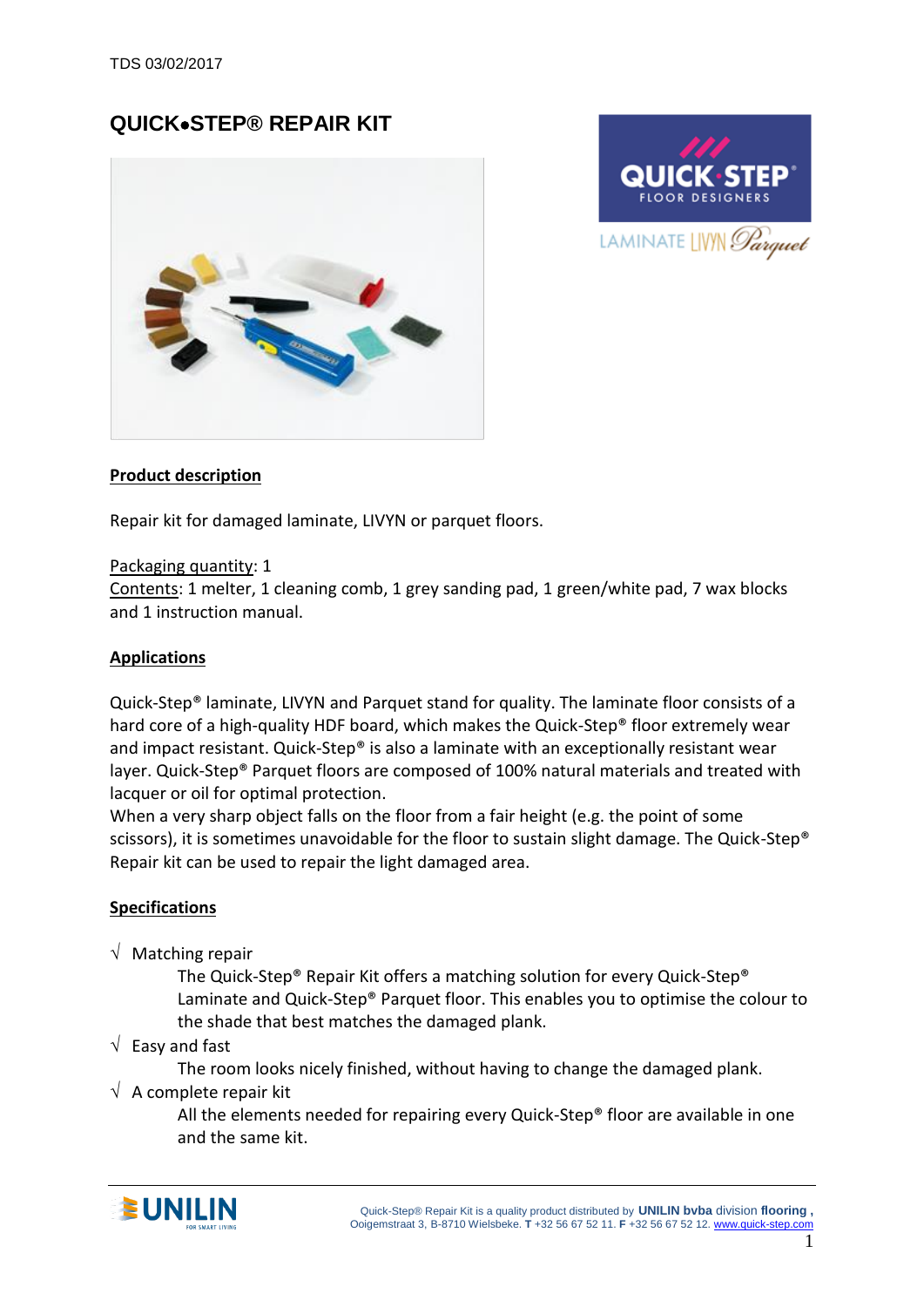## **Instructions for use**

| 1). Preparation:<br>Proper preparation is important.<br>Clean the damage on the floor first<br>and make sure it is free from dust, oil,<br>wax and grease. |  |
|------------------------------------------------------------------------------------------------------------------------------------------------------------|--|
| 2). Choose your colours:<br>Choose your colours according to the<br>recommendations on www.quick-<br>step.com                                              |  |
| 3). Melt and Mix                                                                                                                                           |  |

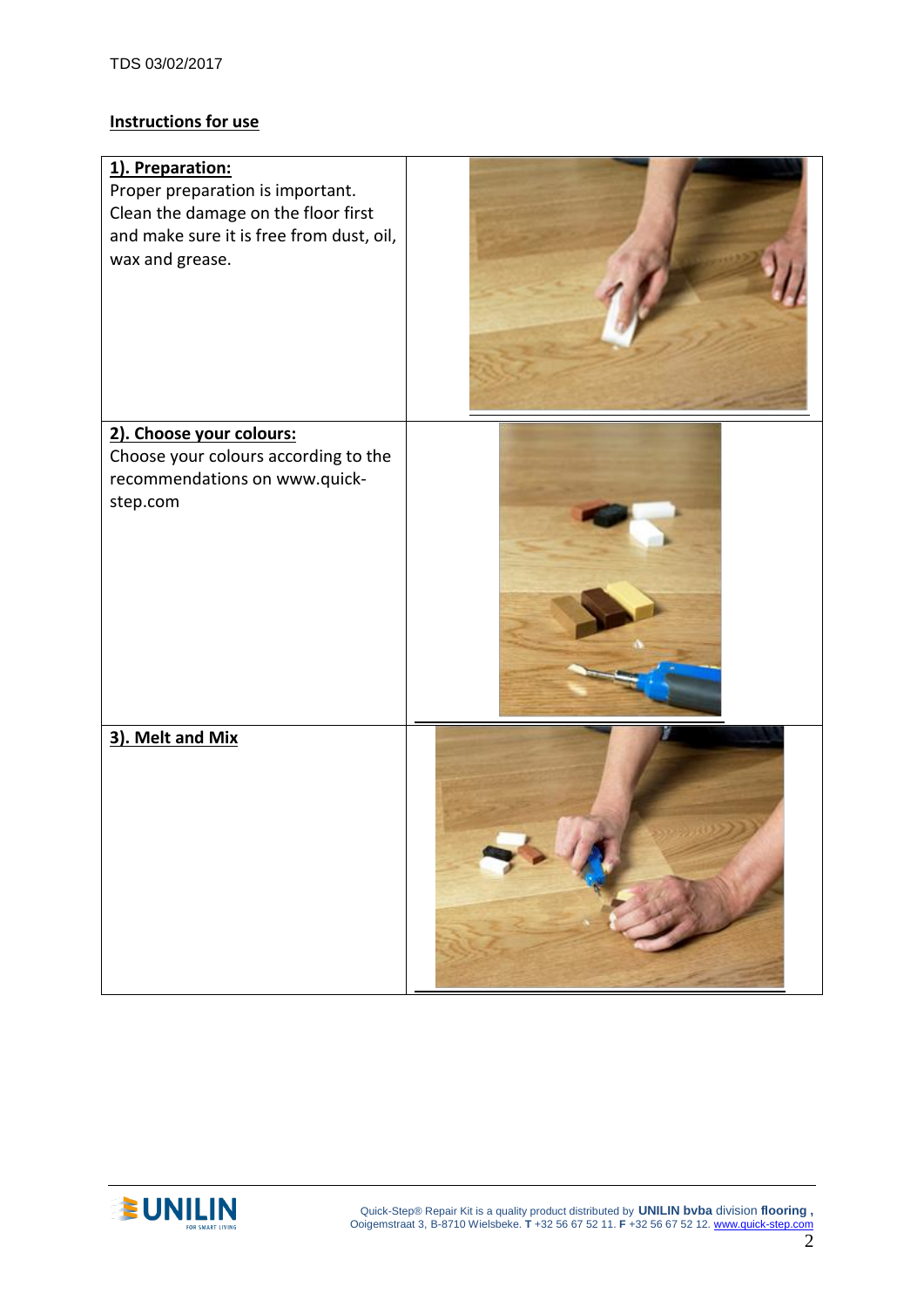



 Quick-Step® Repair Kit is a quality product distributed by **UNILIN bvba** division **flooring ,** Ooigemstraat 3, B-8710 Wielsbeke. **T** +32 56 67 52 11. **F** +32 56 67 52 12[. www.quick-step.com](http://www.unilin.com/)